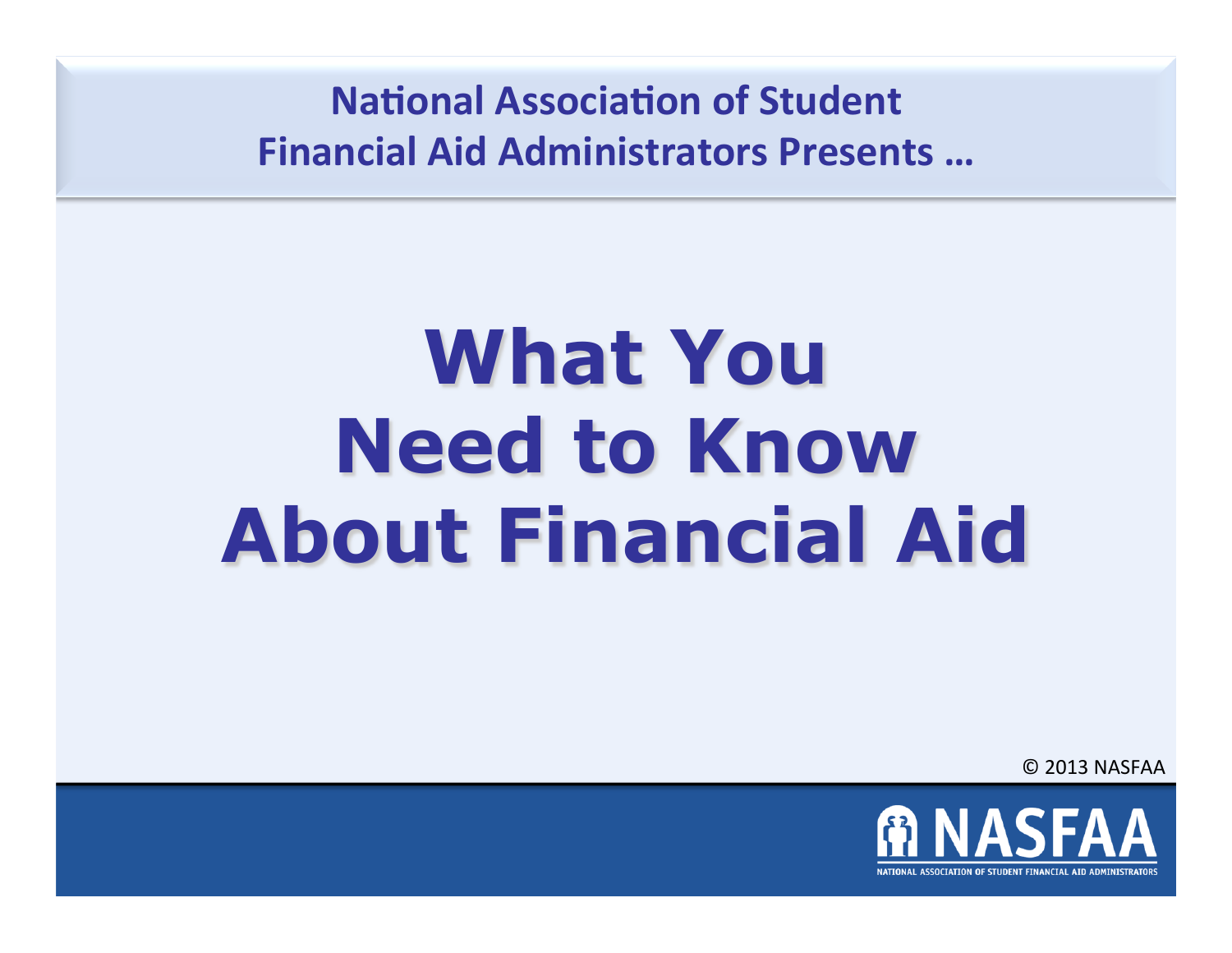# Topics We Will Discuss Today

- What is financial aid?
- Categories, types, and sources of financial aid
- FSA ID
- Free Application for Federal Student Aid (FAFSA)
- Special circumstances

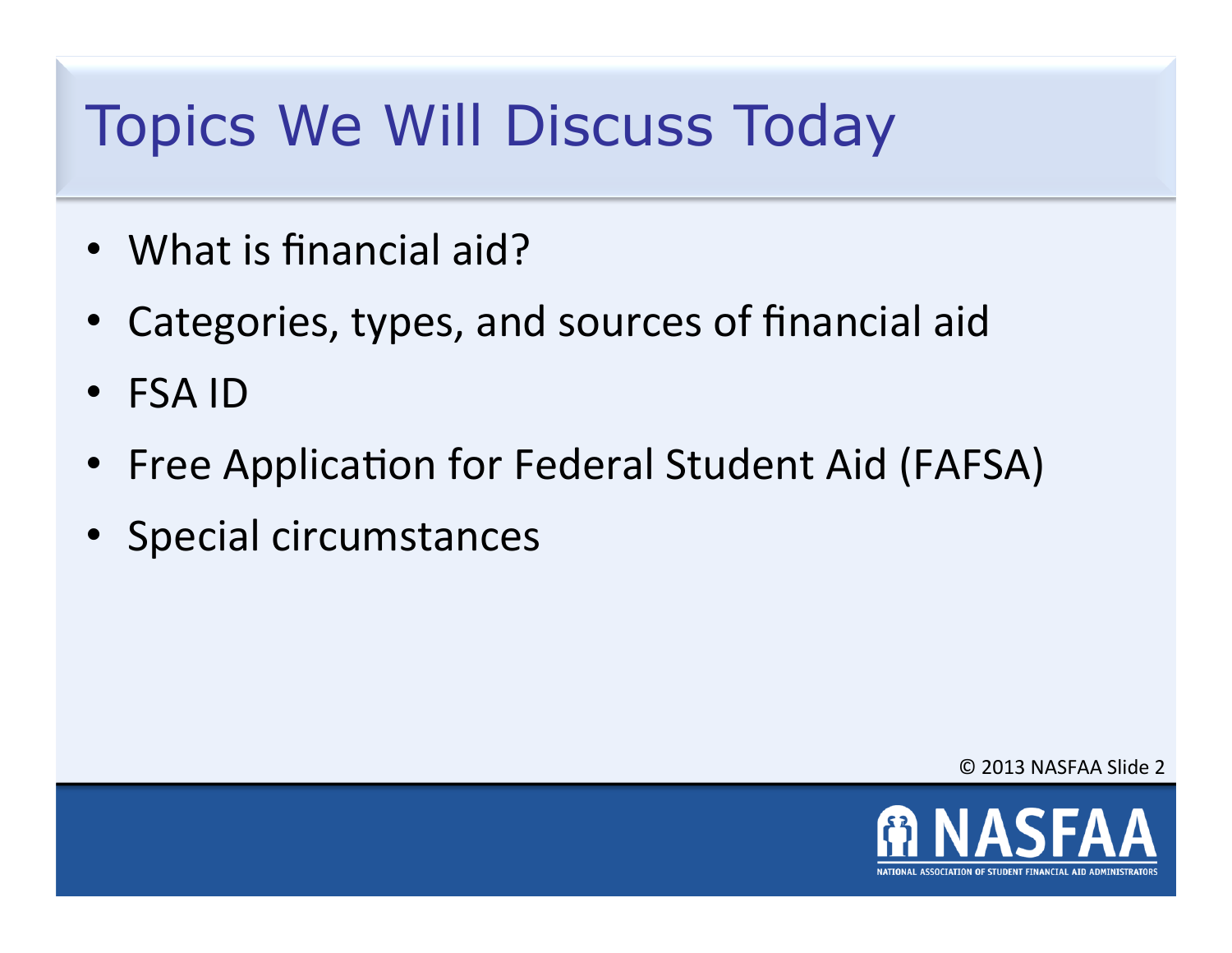#### What is Financial Aid?

Financial aid consists of funds provided to students and families to help pay for postsecondary educational expenses 



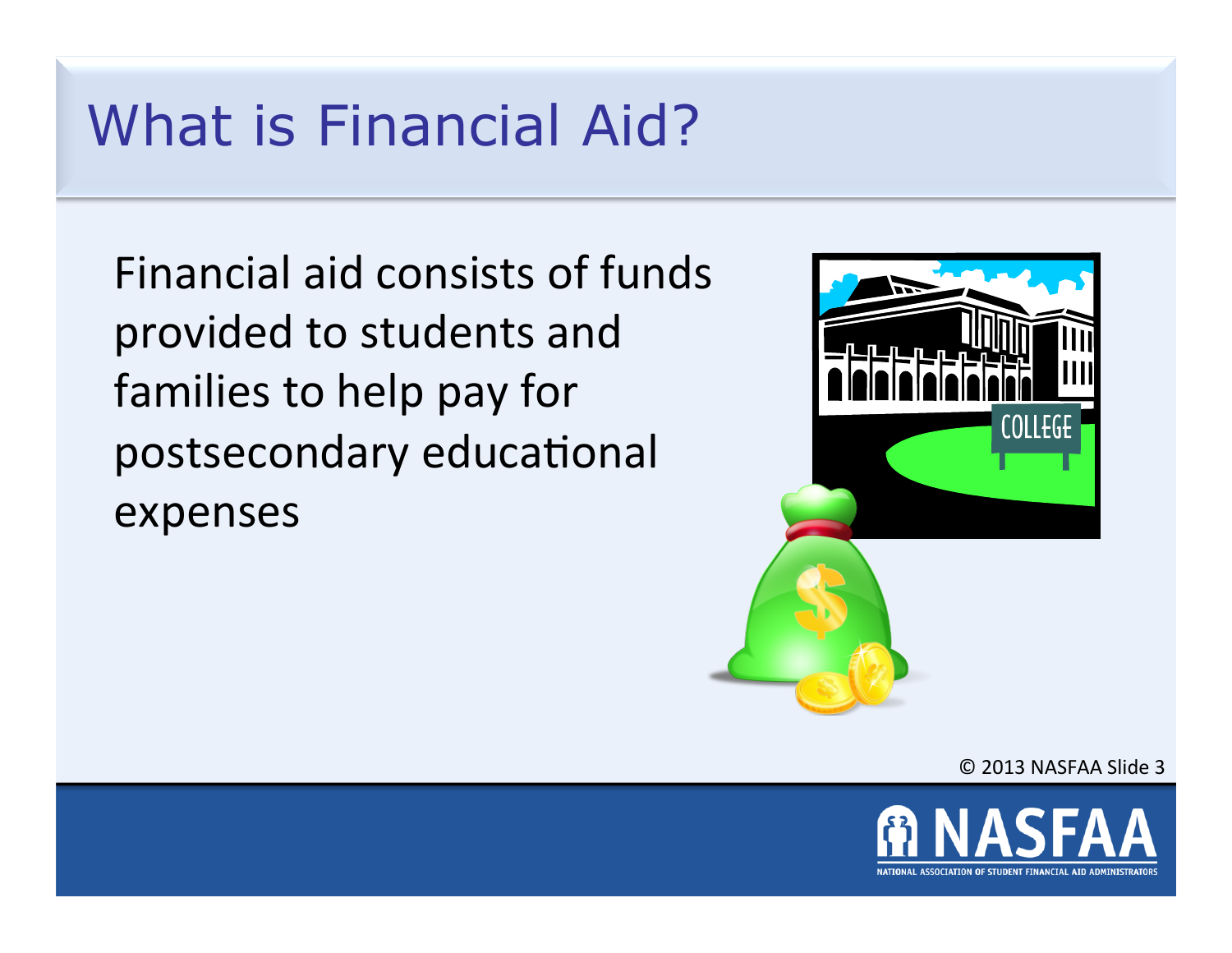

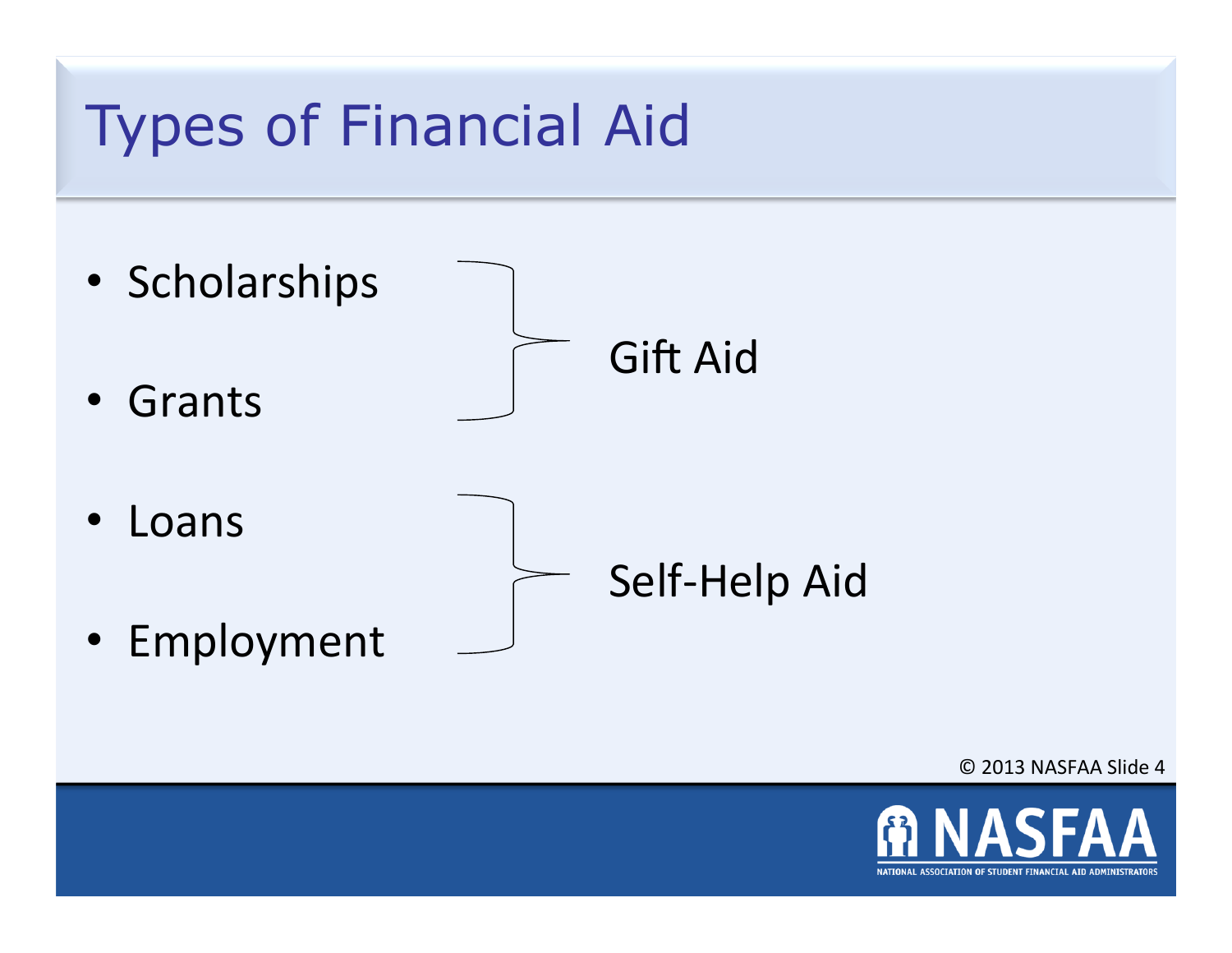# Self-Help Aid: Loans

- Money students and parents borrow to help pay college expenses
- Repayment usually begins after education is finished
- Only borrow what is really needed
- Look at loans as an investment in the future

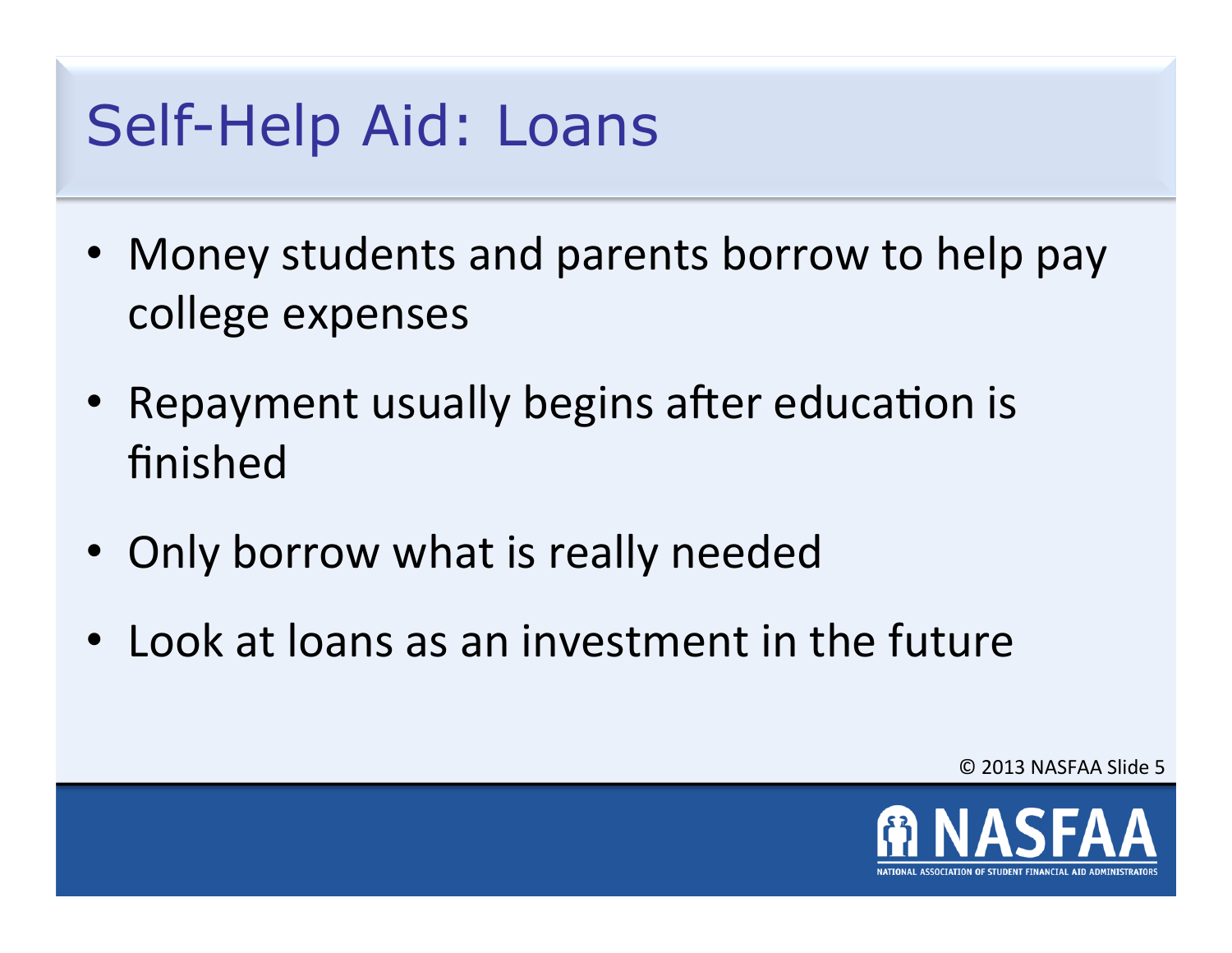## Self-Help Aid: Work-Study Employment

- Allows student to earn money to help pay educational costs.
- If you think you will want work study then mark yes when you complete your FAFSA.

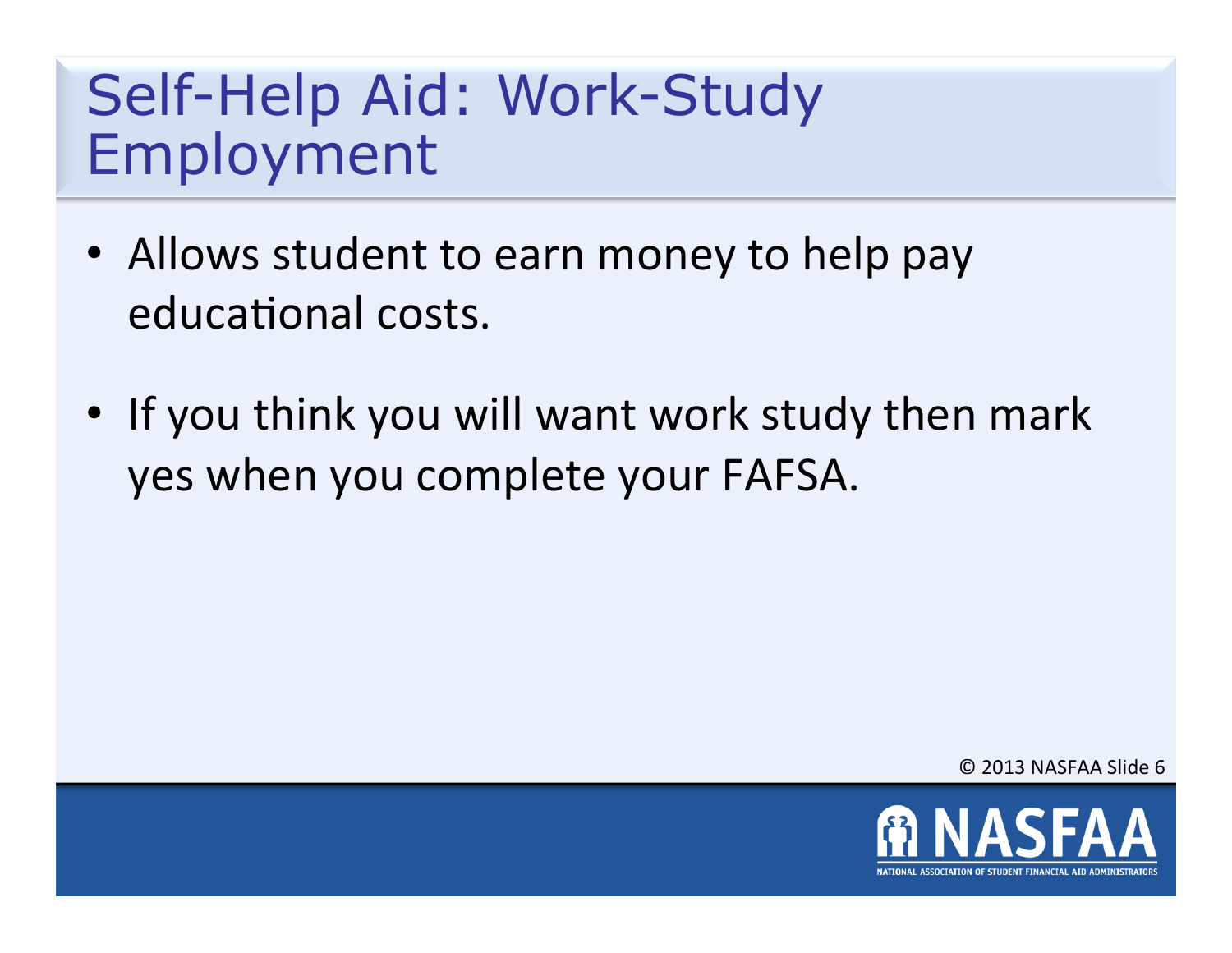# Sources of Financial Aid

- Federal government
- States
- Colleges and universities
- Private sources
- Civic organizations and churches
- Employers

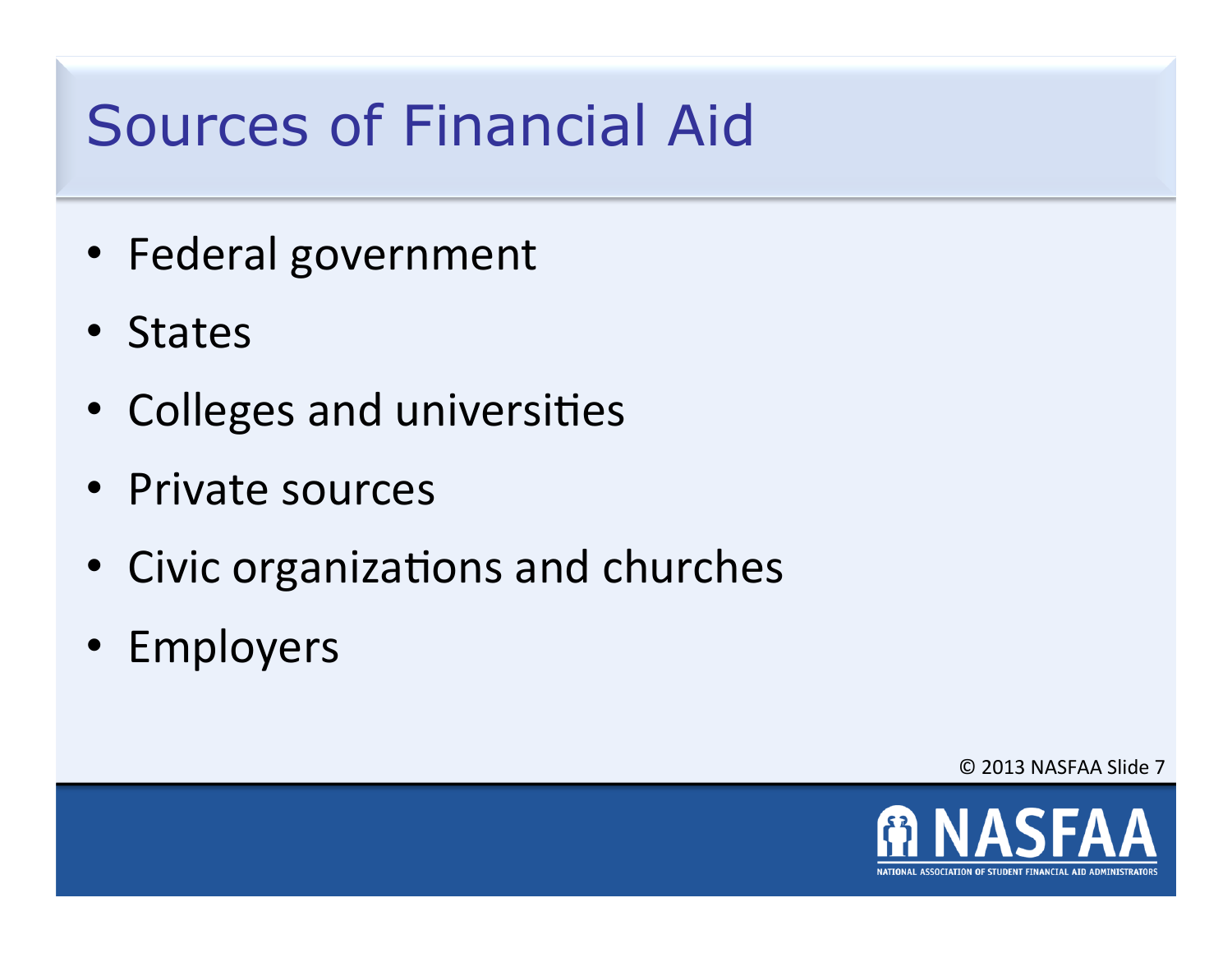## Federal Government

- Largest source of financial aid
- Aid awarded primarily on the basis of financial need
- Must apply each year using the FAFSA

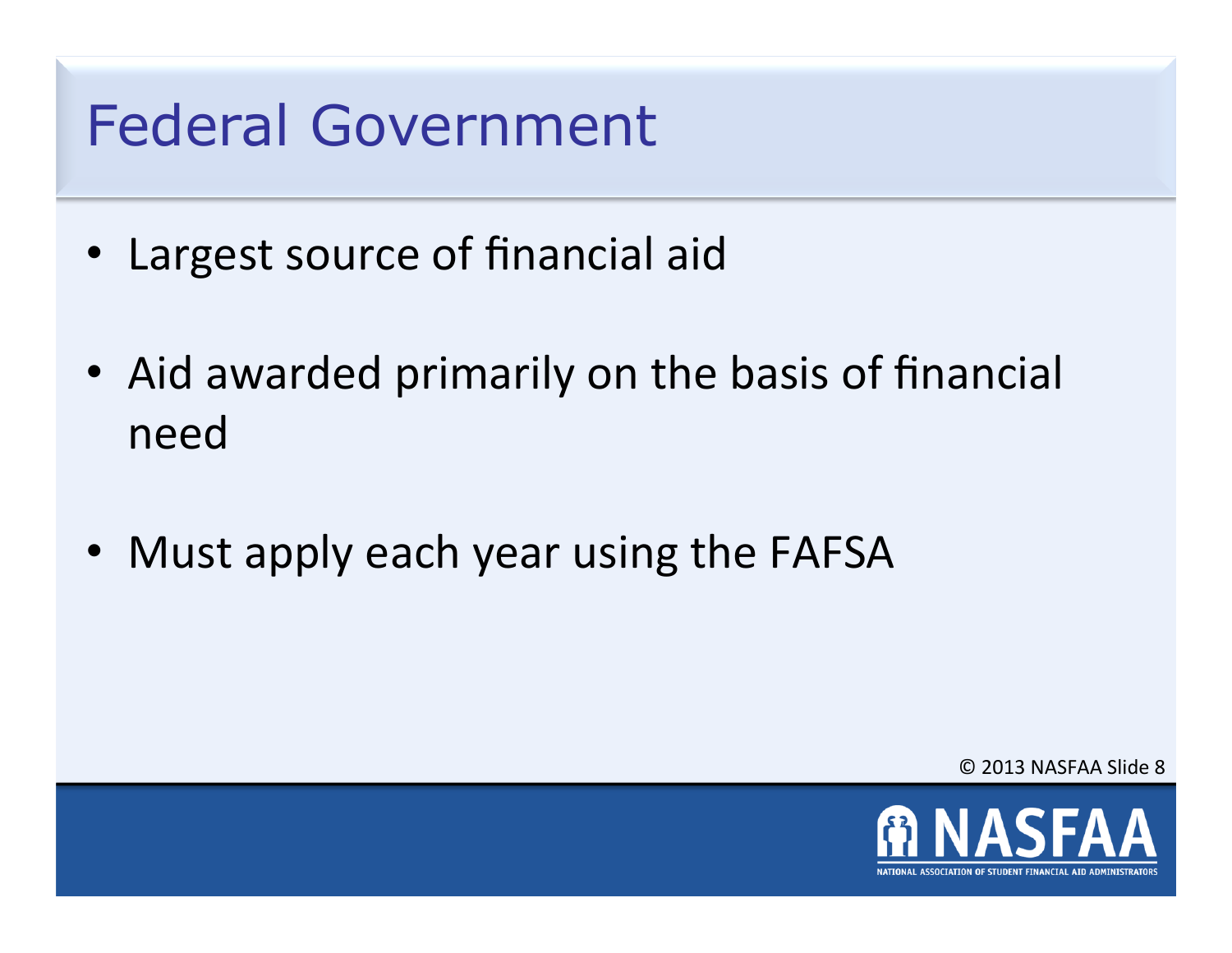## FSA ID

- Before you start to work on your FAFSA both the student and parent will need to create an FSA ID.
- This is your electronic signature with the Department of Education.

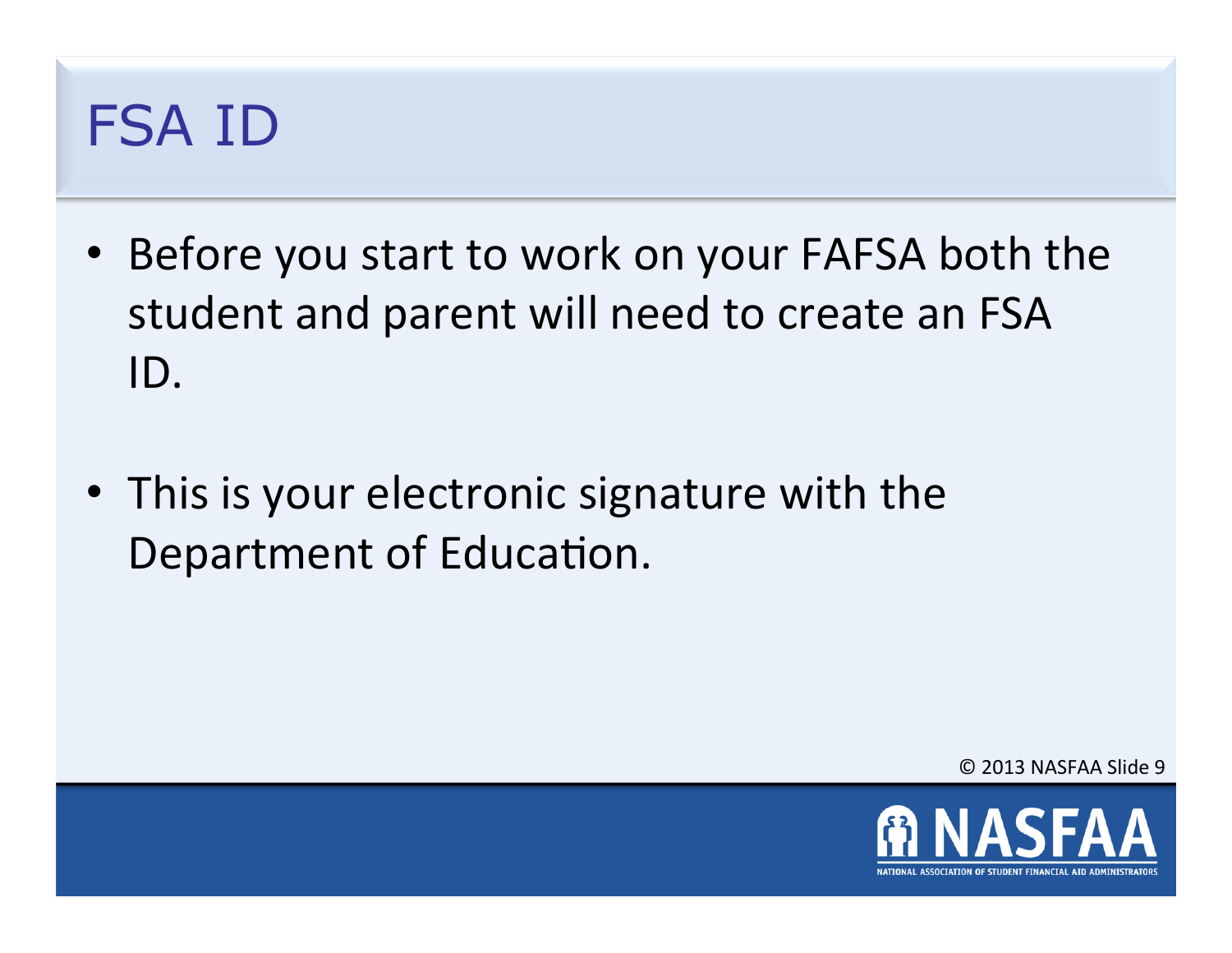# Free Application for Federal Student Aid (FAFSA)

- A standard form that collects demographic and financial information about the student and family
- May be filed electronically or using paper form
	- $-$  Available in English and Spanish

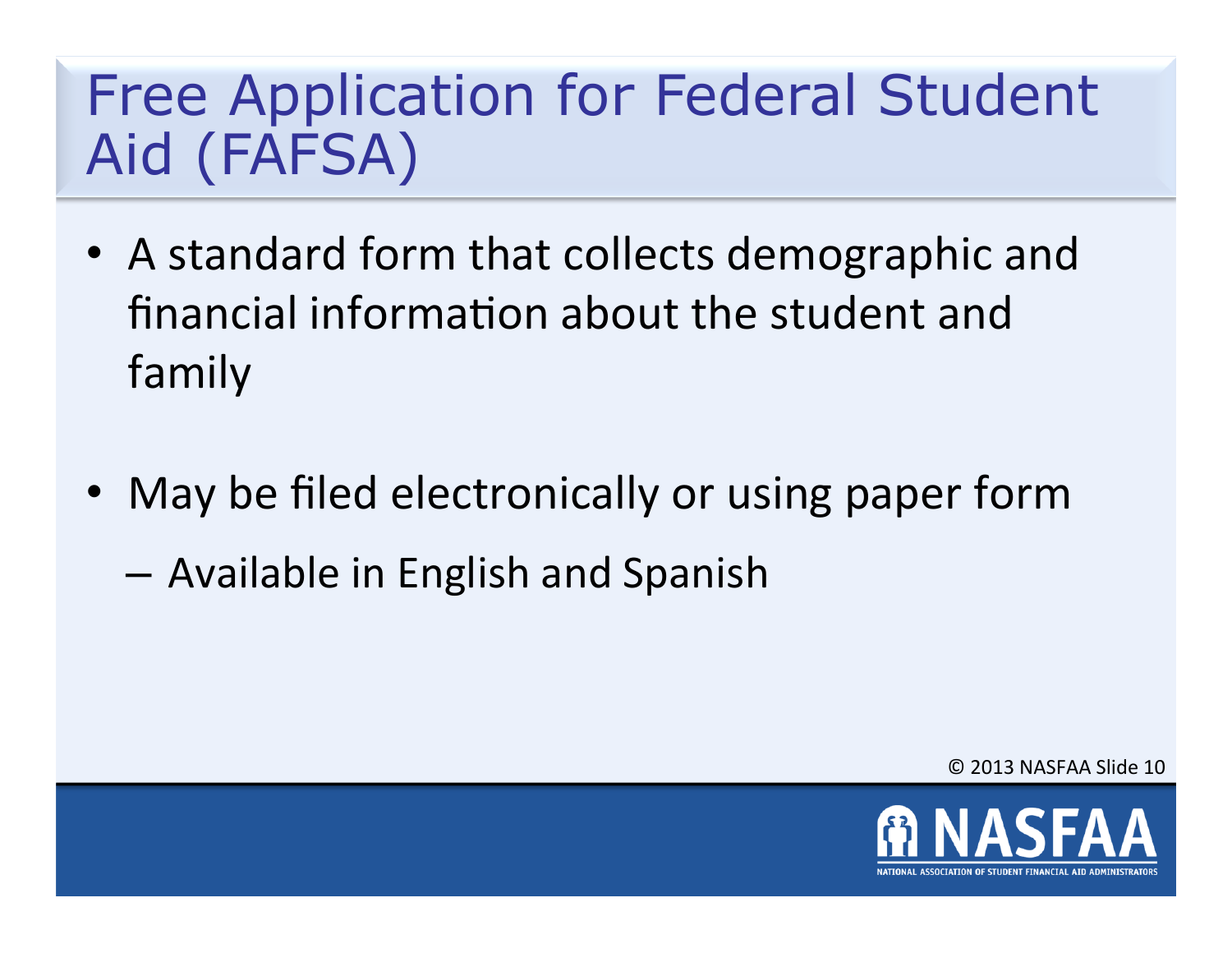# FAFSA on the Web



PROUD SPONSOR of the AMERICAN MIND"

**FAFSA**\* **Free Application for Federal Student Aid** 



• Website: www.fafsa.gov

- Be sure to always go to the .gov website, never just search for FAFSA. There are sites that try to charge you to do the free application.

- The FAFSA is available starting in October each year.
	- For the 17/18 FAFSA you will use your 2015 income.
	- For the 18/19 FAFSA you will use your 2016 income.

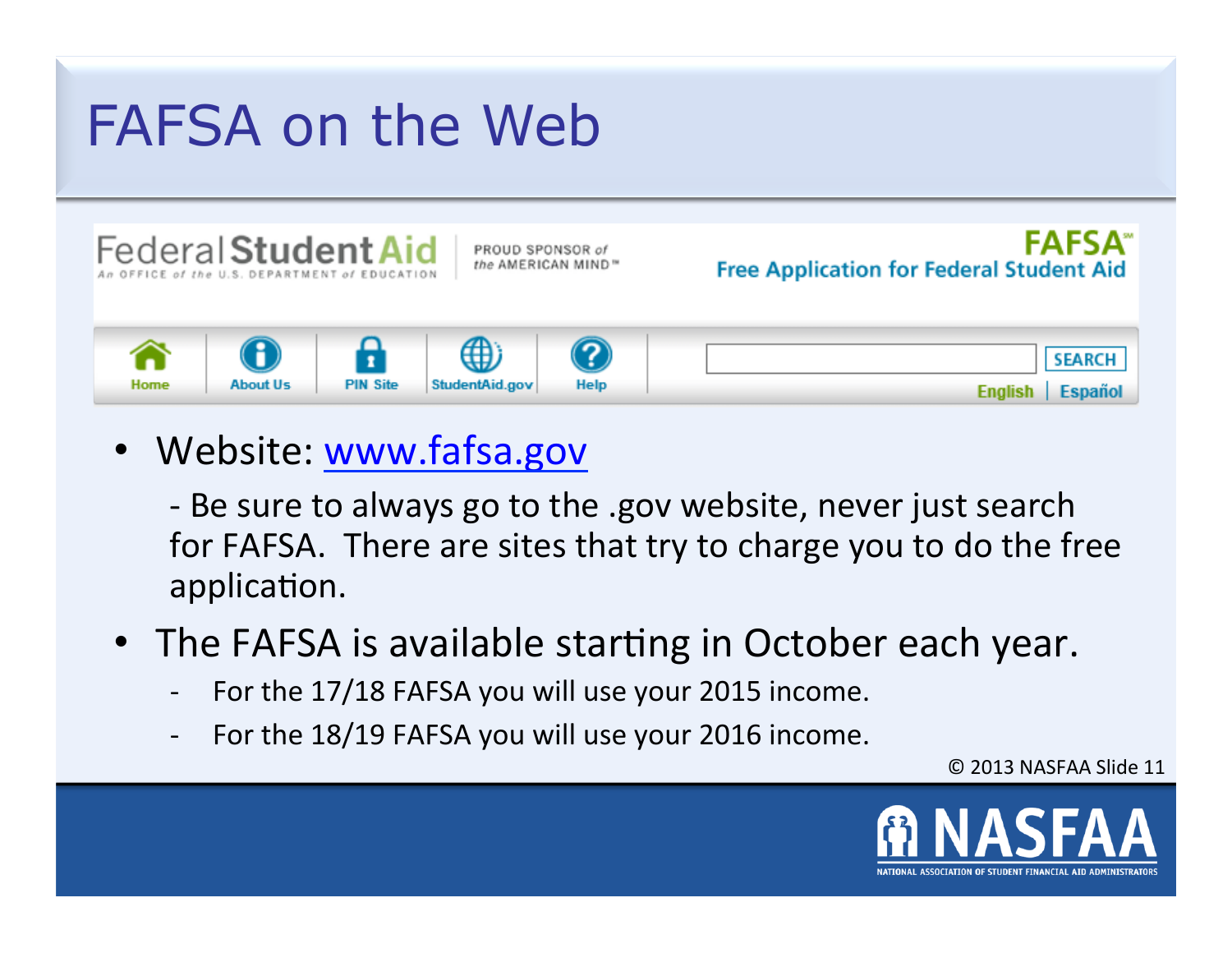## IRS Data Retrieval Tool

- When completing the FAFSA you and your parent(s) will have to complete income information.
- The best option is to use the IRS Data Retrieval Tool.
- This links the information from your tax return straight to the FAFSA, it will save a great deal of time and prevent errors.

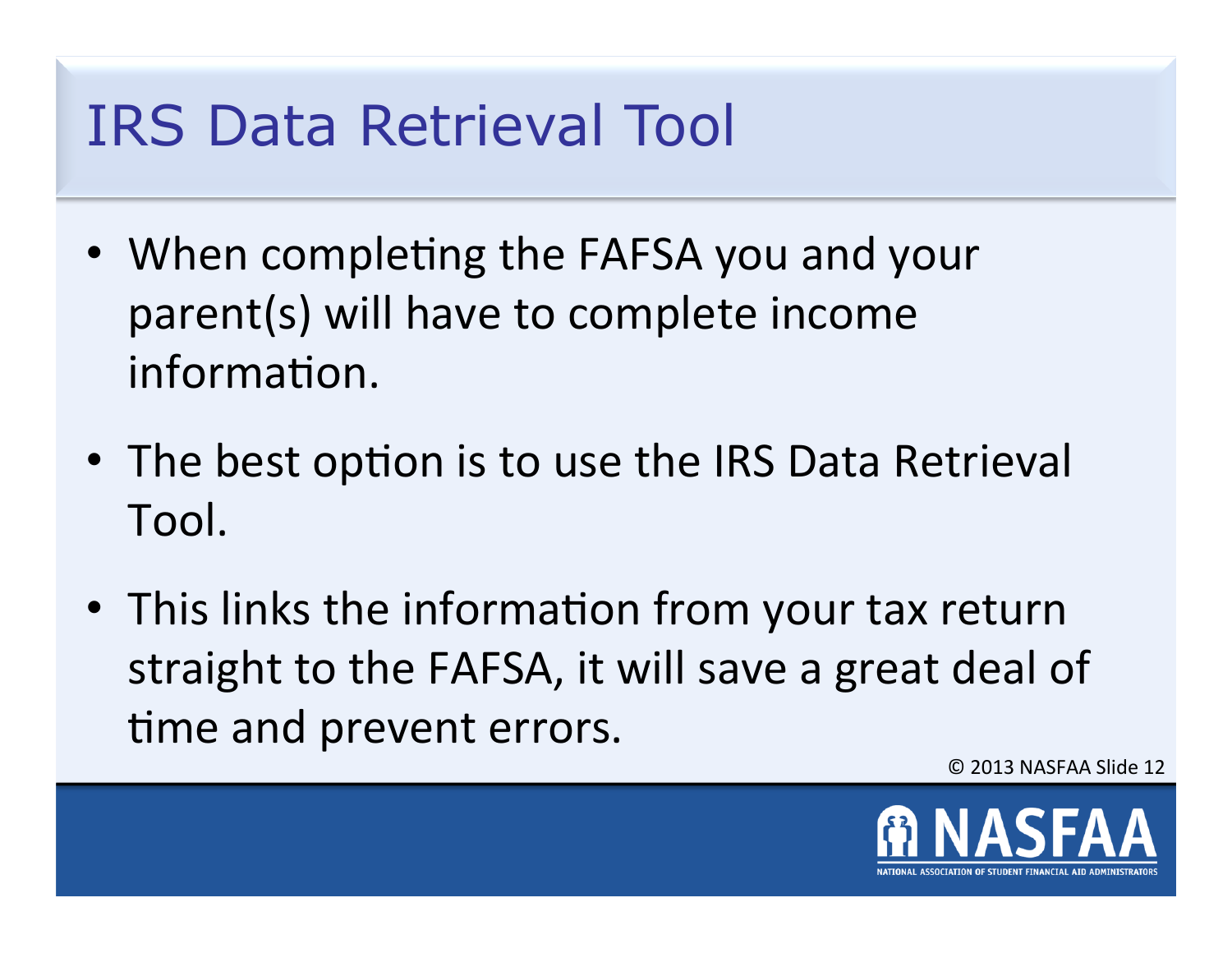#### IRS Data Retrieval Tool

- Some will be unable to use IRS DRT
- Examples include:
	- Filed an amended tax return
	- No SSN was entered
	- $-$  Student or parent married but filed separately

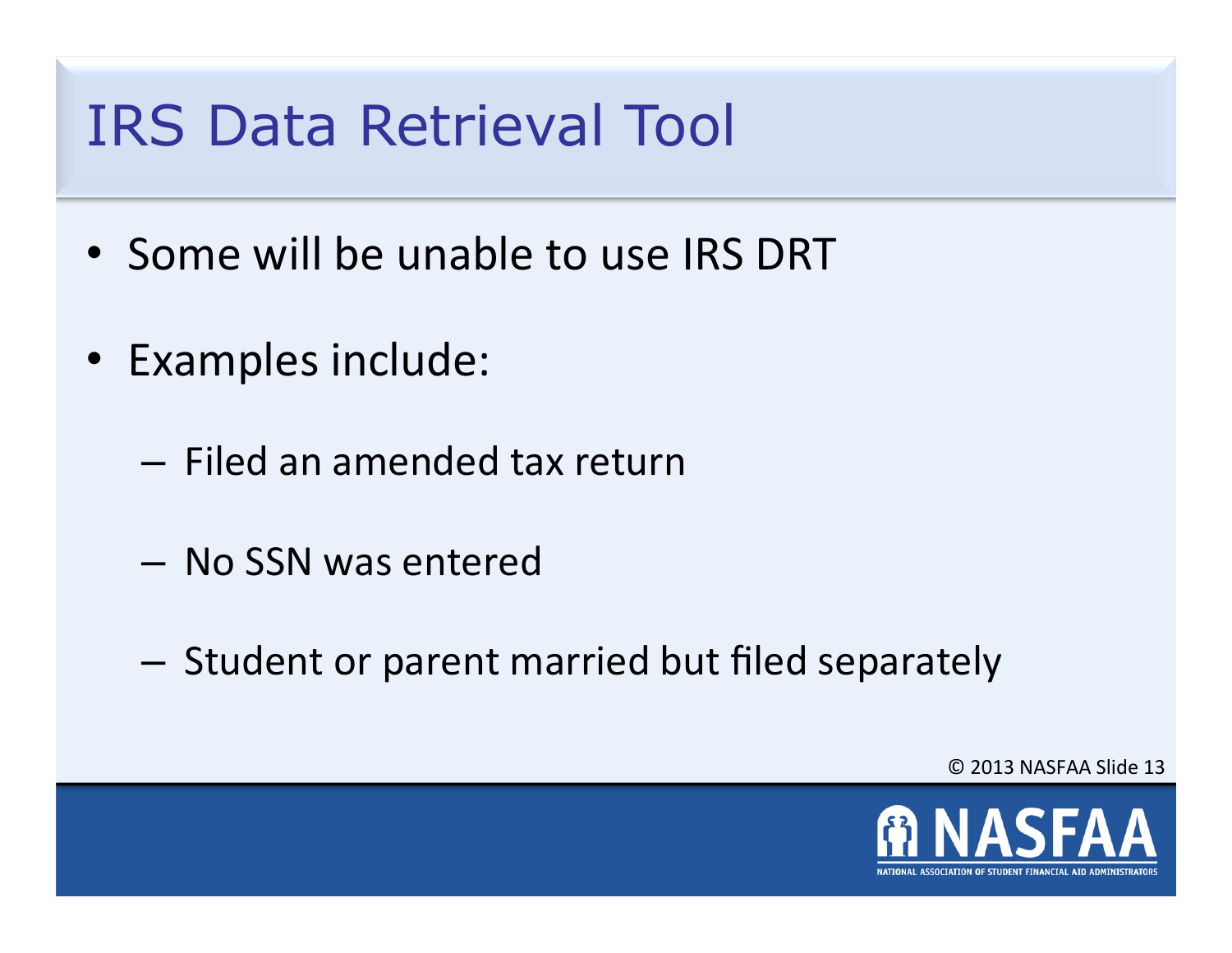# General Student Information

- Social Security Number
- Citizenship status
- Marital status
- Drug convictions
- Selective Service registration
- Level of parents' school completion

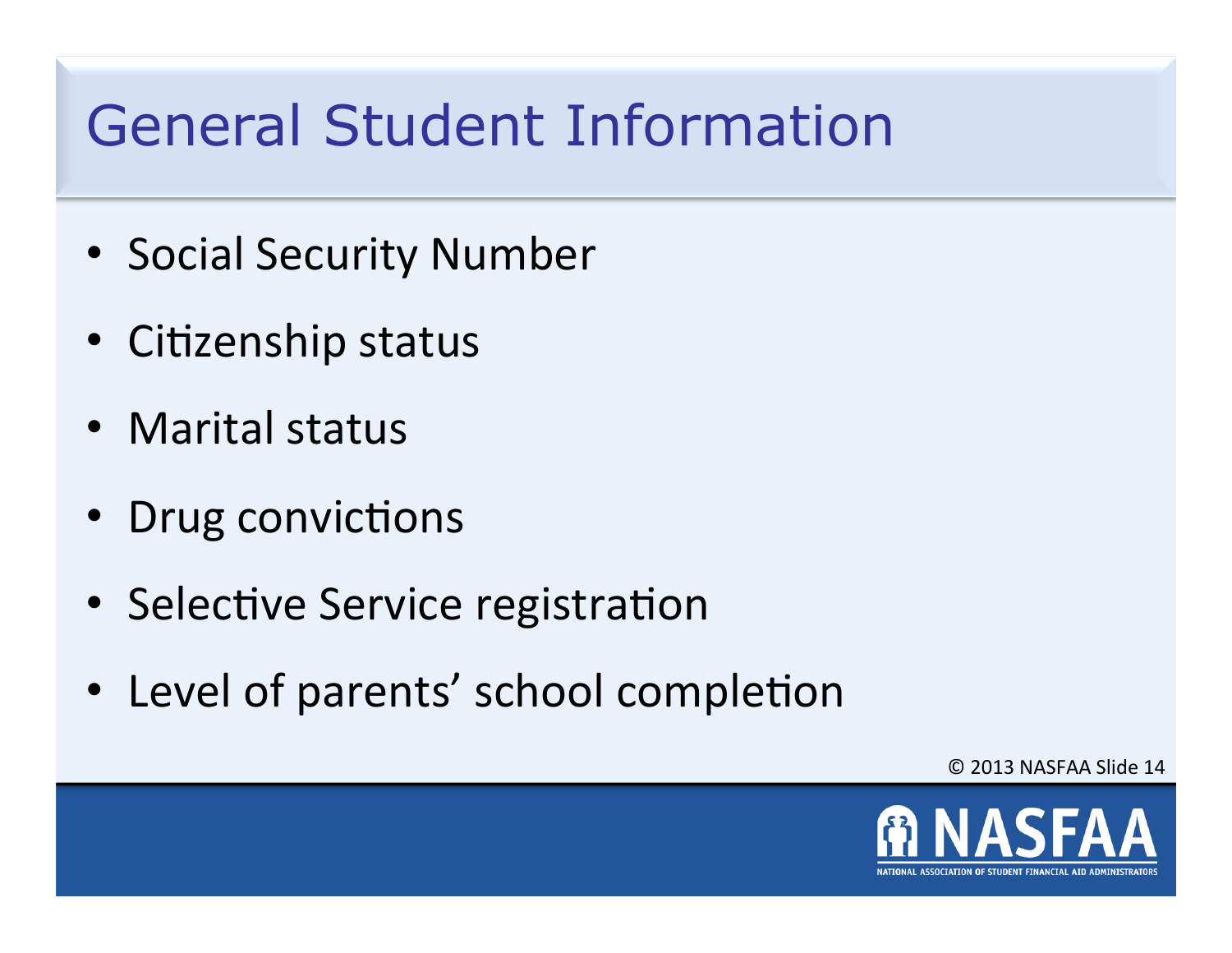# Student Dependency Status

FAFSA asks questions to determine dependency status for federal student aid (not IRS) purposes:

- If all "No" responses, student is dependent
- If "Yes" to any question, student is independent

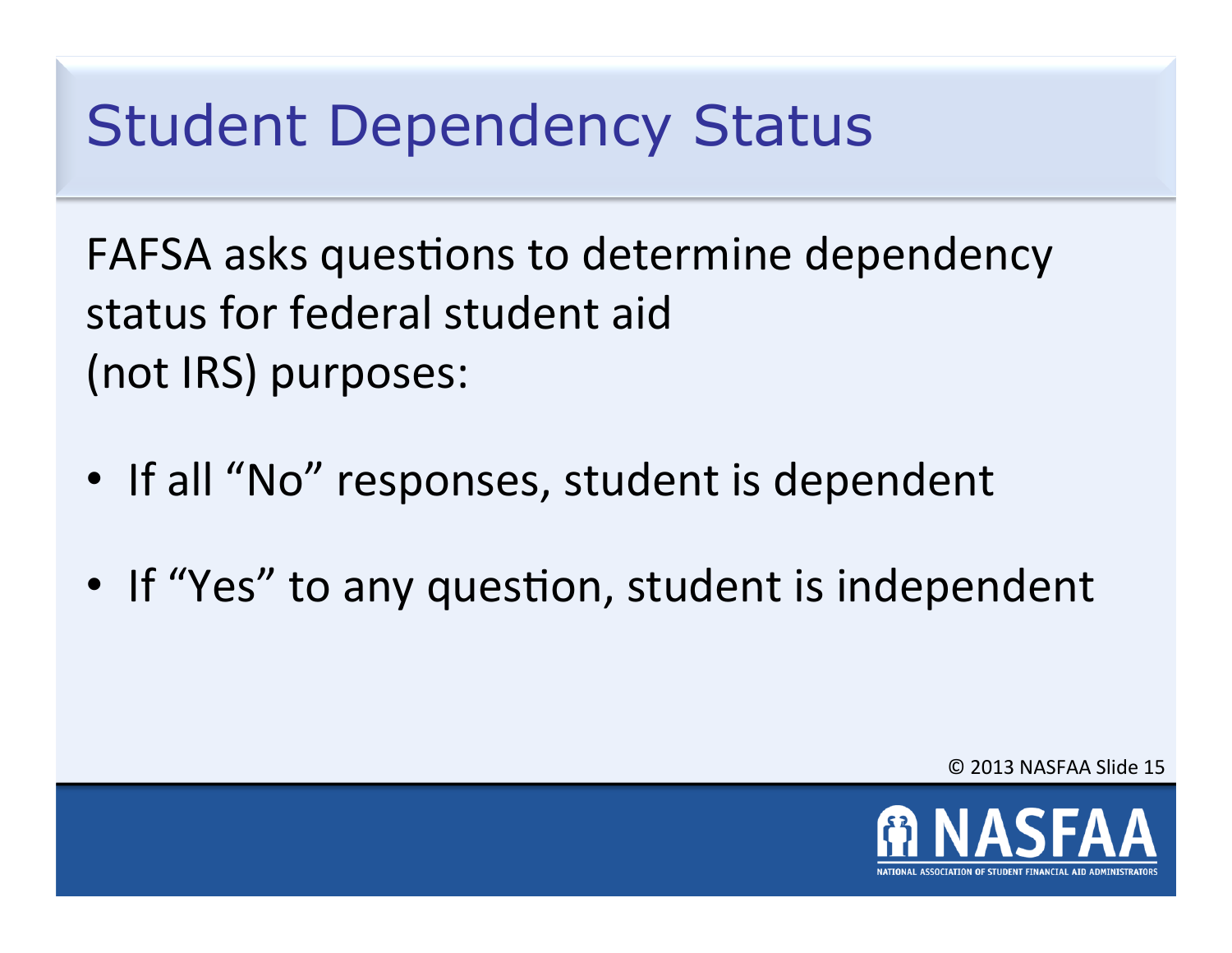## **Signatures**

- Required
	- Student
	- $-$  One parent (dependent students)
- Format for submitting signatures
	- Electronic using FSA ID
	- Signature page
	- Paper FAFSA

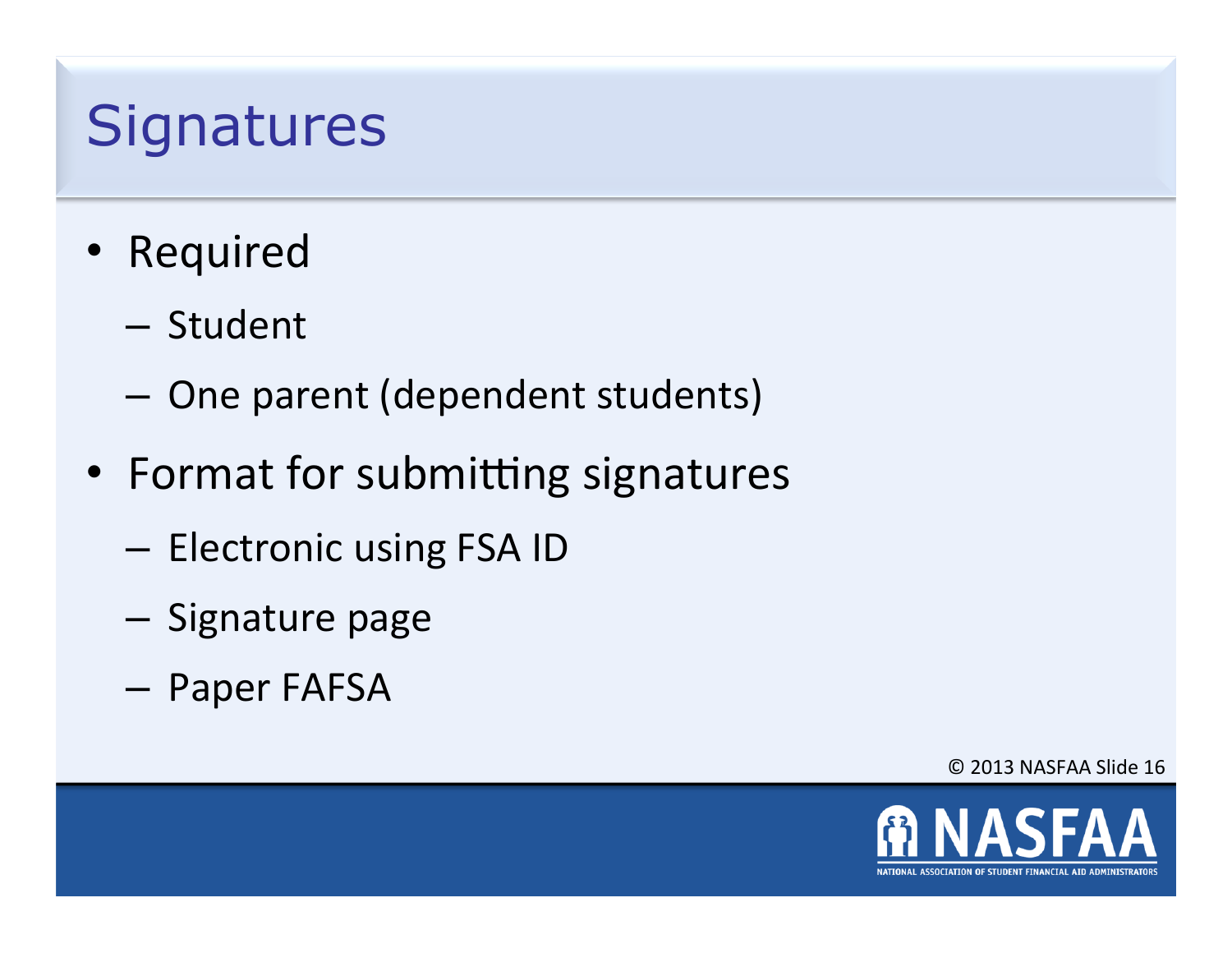# FAFSA Processing Results

- Email will be sent to student when the FAFSA has initially processed.
- Institutional Student Information Record (ISIR) sent to colleges listed on FAFSA approximately 10 to 14 days after FAFSA is submitted
- College reviews ISIR
	- $-$  May request additional documentation

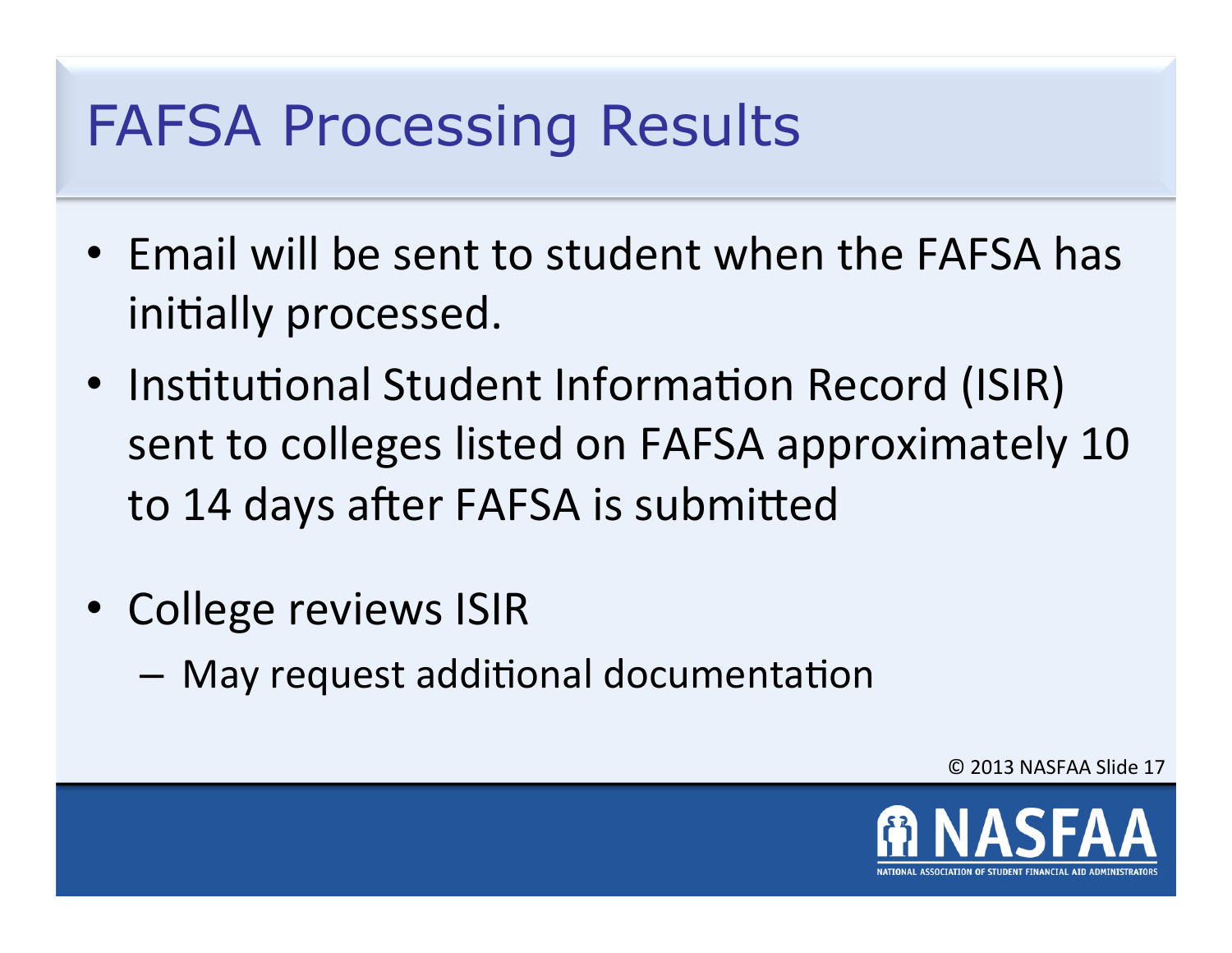## Special Circumstances

- Cannot be documented using FAFSA
- Send written explanation and documentation to financial aid office at each college
- College will review and request additional information if necessary
- Decisions are final and cannot be appealed to U.S. Department of Education